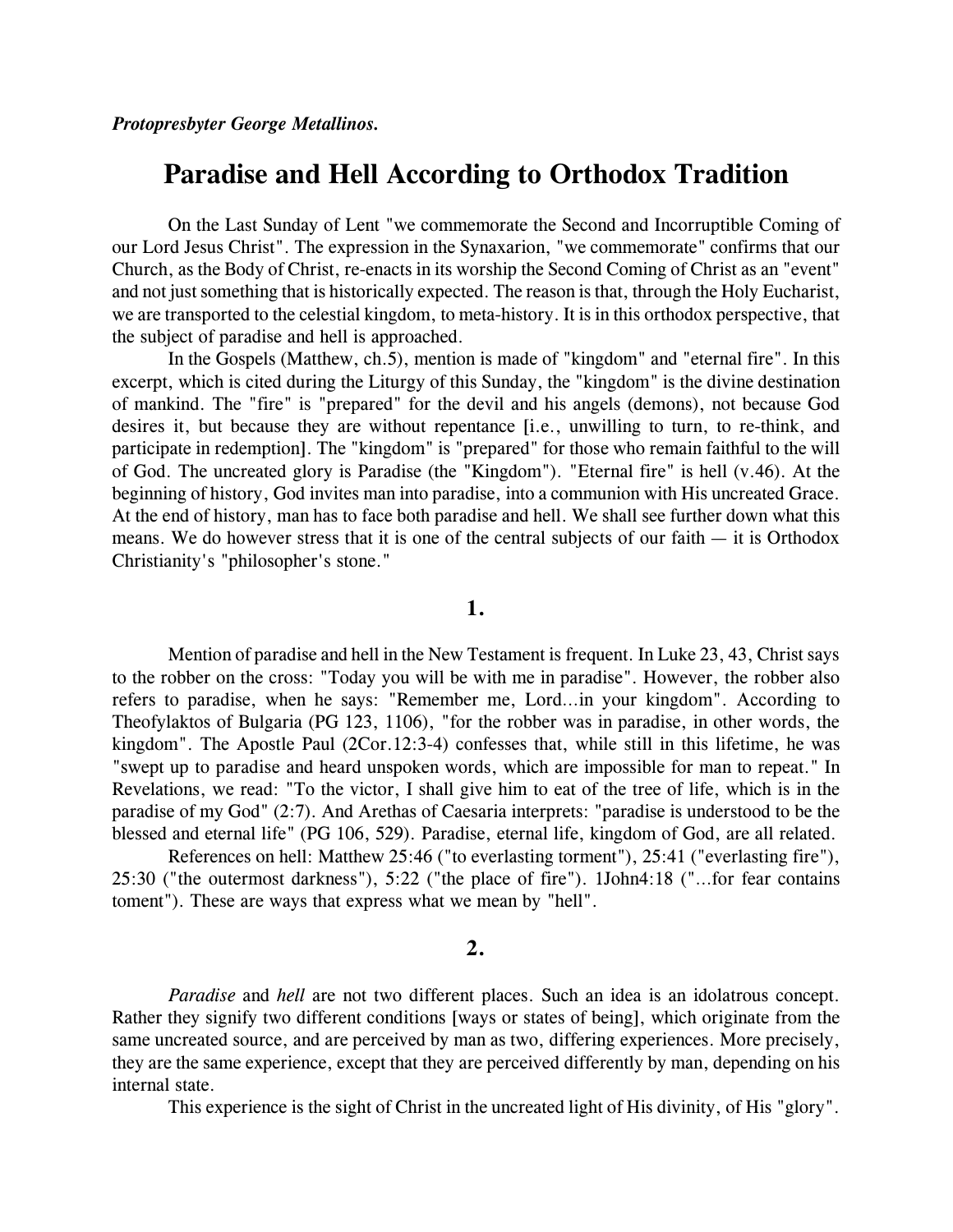From the moment of His Second Coming, through to all eternity, all people will be seeing Christ in His uncreated light. That is when "those who worked good deeds in their lifetime will go towards the resurrection of life, while those who worked evil in their lifetime will go towards the resurrection of judgment" (Jn.5:29). In the presence of Christ, mankind will be separated (like "sheep" and "kidgoats", to His right and His left). In other words, they will be discerning in two separate groups: those who will be behold Christ as paradise (the "exceeding good, the radiant") and those who will be looking upon Christ as hell ("the all-consuming fire" of Hebrews 12:29).

Paradise and hell are the same reality. This is what is depicted in the portrayal of the Second Coming. From Christ, a river of fire flows forth. It is radiant like a golden light at the upper end of it, where the saints are. At its lower end, the same river is fiery, and it is in that part of the river that the demons and the unrepentant ("the never repentant" according to a hymn) are depicted. This is why in Luke 2:34 we read that Christ stands "as the fall and the resurrection of many". Christ becomes the resurrection into eternal life for those who accepted Him and who followed the means given for the healing the heart. To those who rejected Him, however, He becomes their separation and their hell.

Among the patristic testimonies, Saint John of Sinai (of the Ladder) says that the uncreated light of Christ is "an all-consuming fire and an illuminating light". Saint Gregory Palamas (E.P.E. II, 498) observes: "Thus, it is said, He will baptize you by the Holy Spirit and by fire: in other words, by illumination and judgment, depending on each person's predisposition, which will in itself bring upon him that which he deserves." Elsewhere, (*Essays*, P. Christou Publications, vol.2, page 145): The light of Christ, "albeit one and accessible to all, is not partaken of uniformly, but differently".

Consequently, paradise and hell are not a reward or a punishment (condemnation), but the way that we individually experience the sight of Christ, depending on the condition of our heart. God doesn't punish in essence, although, for educative purposes, the Scripture does mention punishment. The more spiritual that one becomes, the better he can comprehend the language of the Scripture and Sacred Tradition. Man's condition (clean-unclean, repentant-unrepentant) is the factor that determines the acceptance of the Light as "paradise" or "hell".

## **3.**

The anthropological issue in Orthodoxy is [to provide] that man will eternally look upon Christ as paradise and not as hell; that man will partake of His heavenly and eternal "kingdom". This is where we see the difference between Christianity as Orthodoxy and the various other religions. The other religions promise a certain "blissful" state, even after death. Orthodoxy however is not a quest for bliss, but a cure from the illness of religion, as the late father John Romanides so patristically teaches. Orthodoxy is an open hospital within history (a "spiritual infirmary" according to Saint John the Chrysostom), which offers the healing (catharsis) of the heart, in order to finally attain *theosis* — the only desired destination of man. This is the course that has been so comprehensively described by father John Romanides and the Rev. Metropolitan of Nafpaktos, Hierotheos (Vlachos); it is the healing of mankind, as experienced by all of our Saints.

This is the meaning of life in the body of Christ (the Church). This is the Church's reason for existence. This is what Christ's whole redemptory work aspired to. Saint Gregory Palamas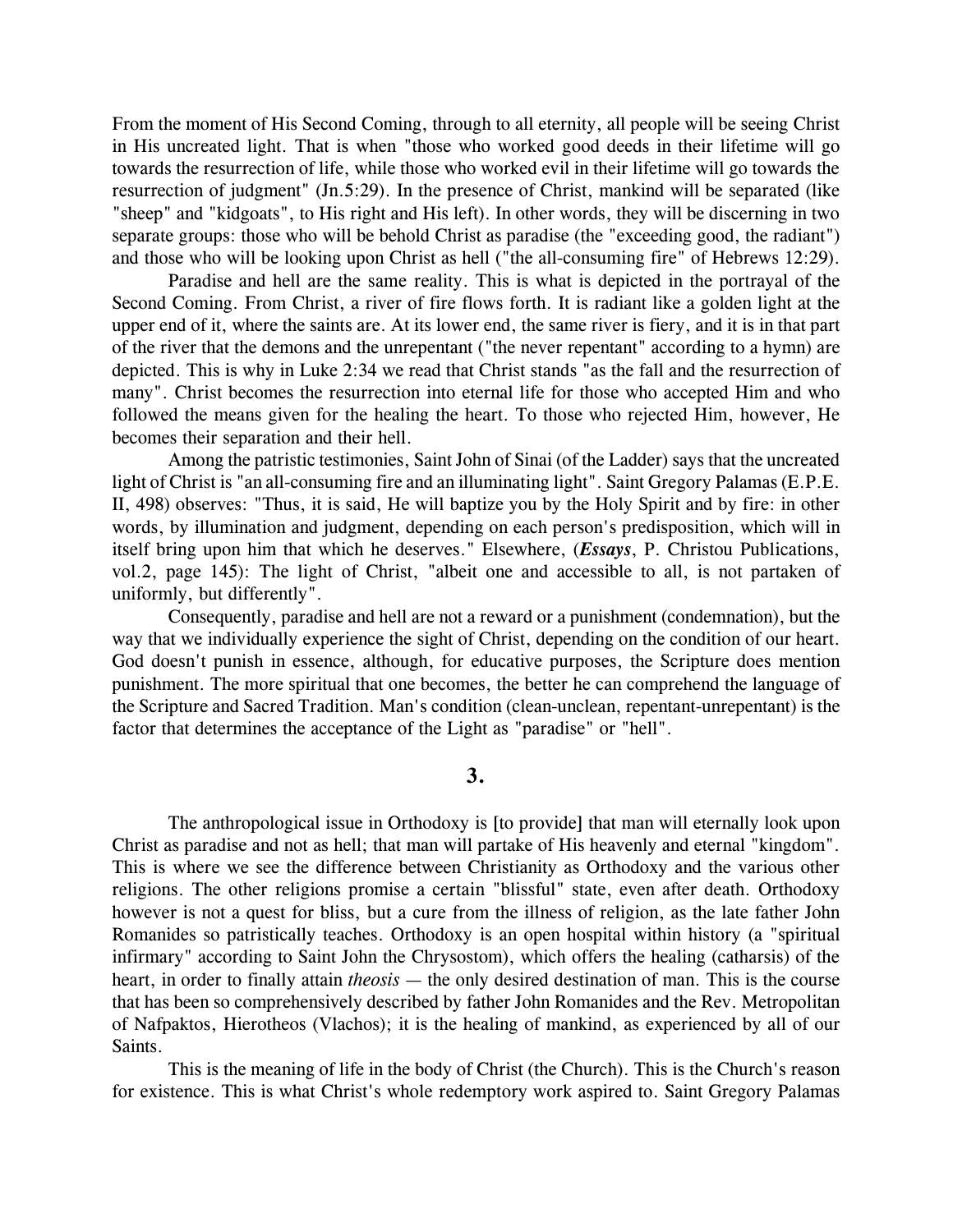(*4th Homily on the Second Coming*) says that the pre-eternal will of God for man is "to find a place in the majesty of the divine kingdom" — to reach theosis. That is the purpose of creation. And he continues: "But even His divine and secret *kenosis*, His Theanthropic conduct, His redemptory passions, and every single mystery (in other words, all of Christ's work on earth) were all providentially and omnisciently pre-determined for this very end [purpose].

#### **4.**

The important reality, however, is that not all people respond to this invitation of Christ, and that is why not everyone partakes in the same way of His uncreated glory. This is taught by Christ, in the parable of the rich man and Lazarus (Luke, ch.16). Man refuses Christ's offer, he becomes God's enemy and rejects the redemption offered by Christ (which is a blasphemy against the Holy Spirit, because it is within the Holy Spirit that we accept the calling of Christ). This is the "never repentant" person referred to in the hymn. God "never bears enmity", the blessed Chrysostom observes; it is we who become His enemies; we are the ones who reject Him. The unrepentant man becomes demonized, because he has chosen to. God does not desire this. Saint Gregory Palamas says: "…for this was not My pre-existing will; I did not create you for this purpose; I did not prepare the pyre for you. This undying pyre was pre-fired for the demons who bear the unchanging trait of evil, to whom your own unrepentant opinion attracted you." "The co-habitation with mischievous angels is voluntary" (*4th Homily on the Second Coming*.) In other words, it is something that is freely chosen by man.

Both the rich man and Lazarus were looking upon the same reality, i.e., God in His uncreated light. The rich man reached the Truth, the sight of Christ, but could not partake of it, as Lazarus did. The poor Lazarus received "consolation", whereas the rich man received "anguish". Christ's words for those still in this world, that they "have Moses and the prophets," signifies that we are all without excuse. For, we have the Saints, who have experienced theosis and who call upon us to accede to their way of life so that we too might reach theosis as they have done. We therefore conclude that those who have chosen evil ways (like the rich man) are without an excuse.

Our orientation toward our fellow man is indicative of our inner state, and that is why this will be the criterion of Judgment Day during Christ's Second Coming (Matthew, ch.25). This does not imply that faith, or man's faithfulness to Christ is disregarded; faith is naturally a prerequisite, because our stance toward each other will show whether or not we have God within us. The first Sundays of the Triodion preceding Lent revolve around relationships with our fellow man. On the first of these Sundays, the outwardly pious Pharisee justifies himself and denigrates the Tax-collector. On the second Sunday, the older brother (a repetition of the seemingly pious Pharisee) is sorrowed by the salvation of his brother. Likewise seemingly pious, he too had false piety, which did not produce love. On the third Sunday, this conditions reaches Christ's seat of judgment, and is evidenced as the criterion for our eternal life.

**5.**

The experience of paradise or hell is beyond words or the senses. It is an uncreated reality, and not a created one. The Latins invented the myth that paradise and hell are both created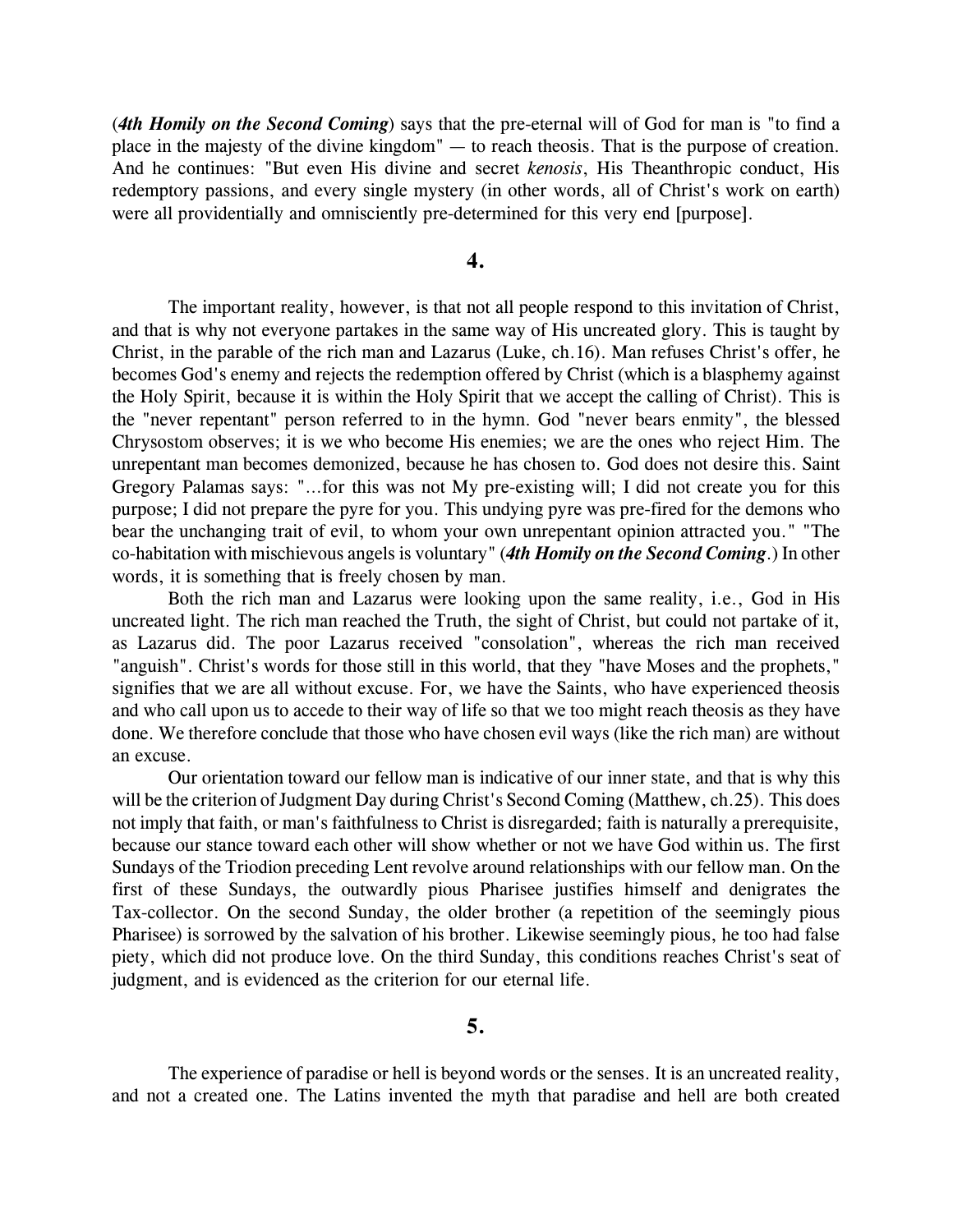realities. It is a myth that the damned will not be able to look upon God; just as the "absence of God" is equally a myth. The Latins had also perceived the fires of hell as something created. Orthodox Tradition has remained faithful to the Scriptural claim that the damned shall see God (like the rich man of the parable), but will perceive Him only as "an all-consuming fire". The Latin scholastics accepted hell as punishment and the deprivation of a tangible vision of the divine essence. Biblically and patristically however, "hell" is understood as man's failure to cooperate *(synergy)* with Divine Grace, in order to reach the illuminating vision of God (which is paradise) and unselfish love (following 1Cor.13:8): "love….. does not demand any reciprocation"). Consequently, there is no such thing as "God's absence," only His presence. That is why His Second Coming is dire ("O, what an hour it will be then", we chant in the Praises of Matins). It is an irrefutable reality, toward which Orthodoxy is permanently oriented ("I anticipate the resurrection of the dead…")

The damned — those who are hardened at heart, like the Pharisees (Mark 3:5: "in the callousness of their hearts") — eternally perceive the pyre of hell as their salvation! It is because their condition is not susceptible to any other form of salvation. They too are "finalized" – they reach the end of their road — but only the righteous [sincerely pious] reach the end as redeemed persons. The others finish in a state of condemnatoin. "Salvation" to them is hell, since in their lifetime, they pursued only pleasure. The rich man of the parable had "enjoyed all of his riches". The poor Lazarus uncomplainingly endured "every suffering". Apostle Paul expresses this (1Cor.3:13-15): "Each person's work, whatever it is, will be tested by fire. If their work survives the test, then whatever they built, will be rewarded accordingly. If one's work is burnt by the fire, then he will suffer losses; he shall be saved, thus, as though by fire." The righteous and the unrepentant shall both pass through the uncreated "fire" of divine presence, $\frac{1}{1}$  however, the one shall pass through unscathed, while the other shall be burnt. He too is "saved", but only in the way that one passes through a fire. Efthimios Zigavinos (12th century) observes in this respect: "God as fire that illuminates and brightens the pure, and burns and obscures the unclean." And Theodoritos Kyrou regarding this "saving" writes: "One is also saved by fire, being tested by it, just as when one passes through fire. If he has an appropriate protective cover, he will not be burnt, otherwise, he may be `saved', but he will be charred!"

Consequently, the fire of hell has nothing in common with the Latin "purgatory", nor is it created, nor is it punishment, or an intermediate stage. A viewpoint such as this is virtually a transferal of one's accountability to God. But the accountability is entirely our own, whether we choose to accept or reject the salvation, the healing, that is offered by God. "Spiritual death" is the viewing of the uncreated light, of divine glory, as a pyre, as fire. Saint John Chrysostom in his *9th homily on First Corinthians*, notes: "Hell is never-ending…...sinners shall be brought into a never-ending suffering. As for the `being burnt altogether,' it means this: that he does not withstand the strength of the fire." And he continues : "And he (Paul) says, it means this: that he shall not be burnt, like his works, into nothingness, but he shall continue to exist, but within that fire. He therefore considers this as his `salvation.' For it is customary for us to say `saved in the fire,' when referring to materials that are not totally burnt away."

Scholastic perceptions and interpretations which, through Dante's work (Inferno) have

**<sup>1.</sup>** [Ed Note:] This exposes one of the critical heresies in both the doctrine of purgatory and the doctrine of the "aerial toll houses." This alone is sufficient cause to struggle against the heresies of the "toll house religion."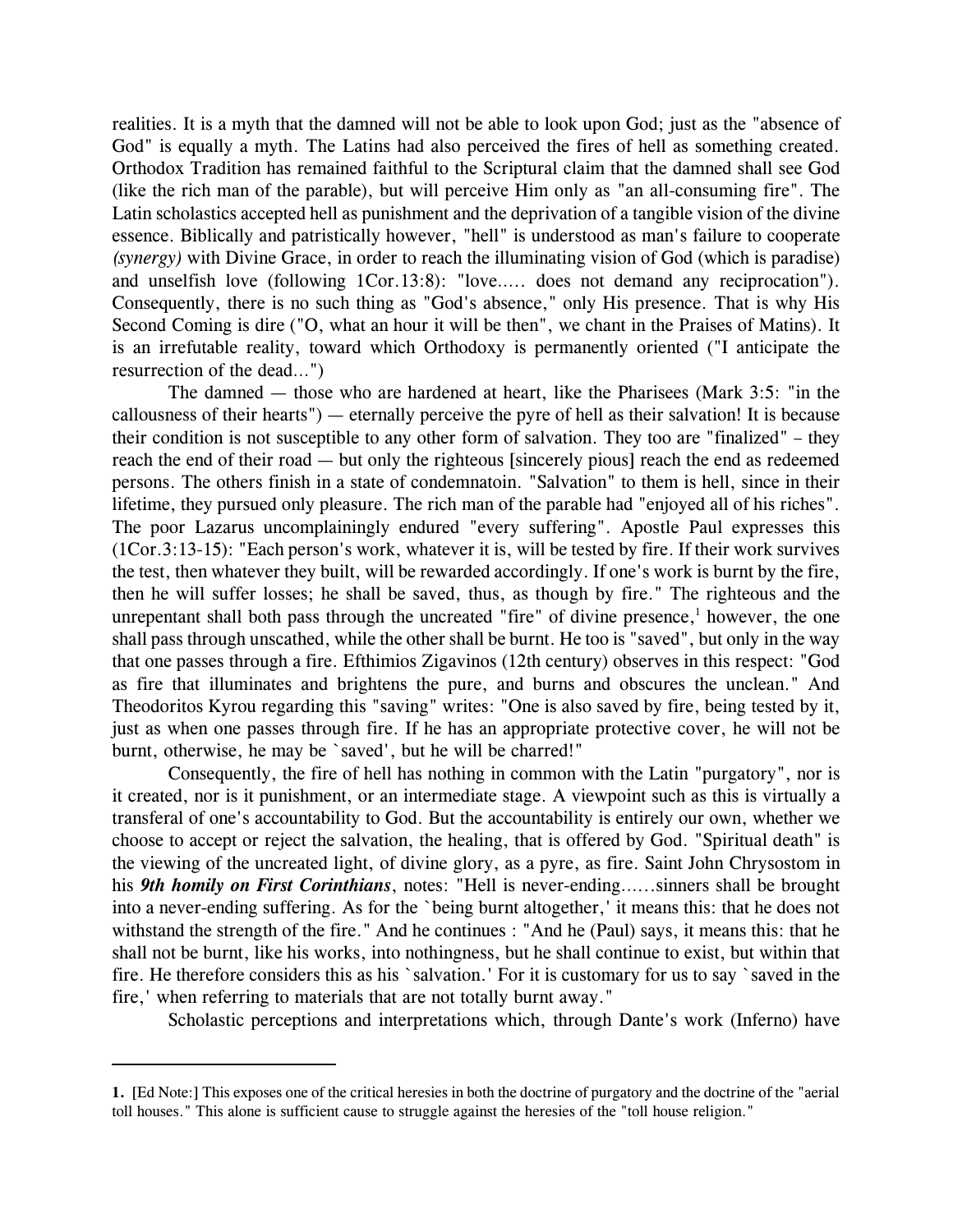permeated our world, have consequences that amount to idolatrous concepts. An example is the separation of paradise and hell as two different places.<sup>2</sup> This has happened because they did not distinguish between the created and the uncreated. Equally erroneous is the denial of hell's eternity, with the idea of the "restoration" of all, or the concepts surrounding the idea of *Bon Dieu*.<sup>3</sup> God is indeed "benevolent" (Mt.8:17), since He offers salvation to everyone: ("He desires that all be saved….." 1Tm2:4). However, the words of our Lord as heard during the funeral service are formidable: "I cannot do anything on my own; as I hear, thus I judge, and my judgment is fair"(Jn.5:30). Equally manufactured is the concept of *theodicy*,<sup>4</sup> which applies in this case. Everything [all responsibility] is ultimately attributed to God alone, without taking into consideration man's cooperation (synergy) as a factor of redemption. Salvation is possible only within the framework of cooperation between man and divine grace. According to the blessed Chrysostom, "the utmost, almost everything, is God's; He did however leave something little to us." That "little something" is our acceptance of God's invitation. The robber on the cross was saved, "by using the key request of `remember me'..."! Also idolatrous is the perception of a God becoming outraged against a sinner, whereas we mentioned earlier that God "never shows enmity". This is a juridical perception of God, which also leads to the prospect of "penances" in confessions as forms of punishment, and not [epitimia] as medications, as means of healing.

#### **6.**

The mystery of *paradise-hell* is also experienced in the life of the Church in the world. During the holy mysteries/sacraments, there is a participation of the faithful in divine grace, so that grace may be activated in our lives, by our course towards Christ. Especially during the Holy Eucharist, the uncreated (Holy Communion) becomes either paradise or hell within us, depending on our condition. Primarily, our participation in Holy Communion is a participation in either paradise or hell, in our own time and place. That is why we beseech God, prior to receiving Holy Communion, to render the Precious Gifts "not as judgment or condemnation" within us, "for the healing of soul and body," not as "condemnation. " This is why participation in Holy Communion is linked to the overall spiritual course of life of the faithful. When we approach Holy Communion uncleansed and unrepentant, we are condemned (burnt). Holy Communion inside us becomes the "inferno" and "spiritual death" (see 1Cor.11:30, etc.). Not because it is transformed into those things of course, but because our own uncleanliness cannot accept Holy Communion as "paradise." Given that Holy Communion is called "the medicin of immortality" (Saint Ignatius the

**<sup>2.</sup>** [Ed. Note:] Where then, would the demons of the toll-house theologians "drag the soul" of those who could not satisfy their demonic desires with excess merits of elders or sufficient excuses?

**<sup>3.</sup>** [Ed. Note:] The teaching of *"apokatastasis,"* or the ultimate deliverance of all, no matter how wicked, from hell. This teaching of Origen has been condemned by the Church. It is predicated on the notion of a created, geographical "hell." The heresy locates hell literally "in the depths of the earth," whereas such expressions as "the nethermost parts...." etc are used only metaphorically in some hymnology. Whenever one literalises a metaphor, one automatically creates an idolatry.

**<sup>4.</sup>** [Ed. Note:] Theodicy is the attempt by man to "justify" God's actions, or what one might perceive as His "inaction." An example might be the question, "If God desires that all be saved, why does He not just save everyone automatically rather than giving man a choice?"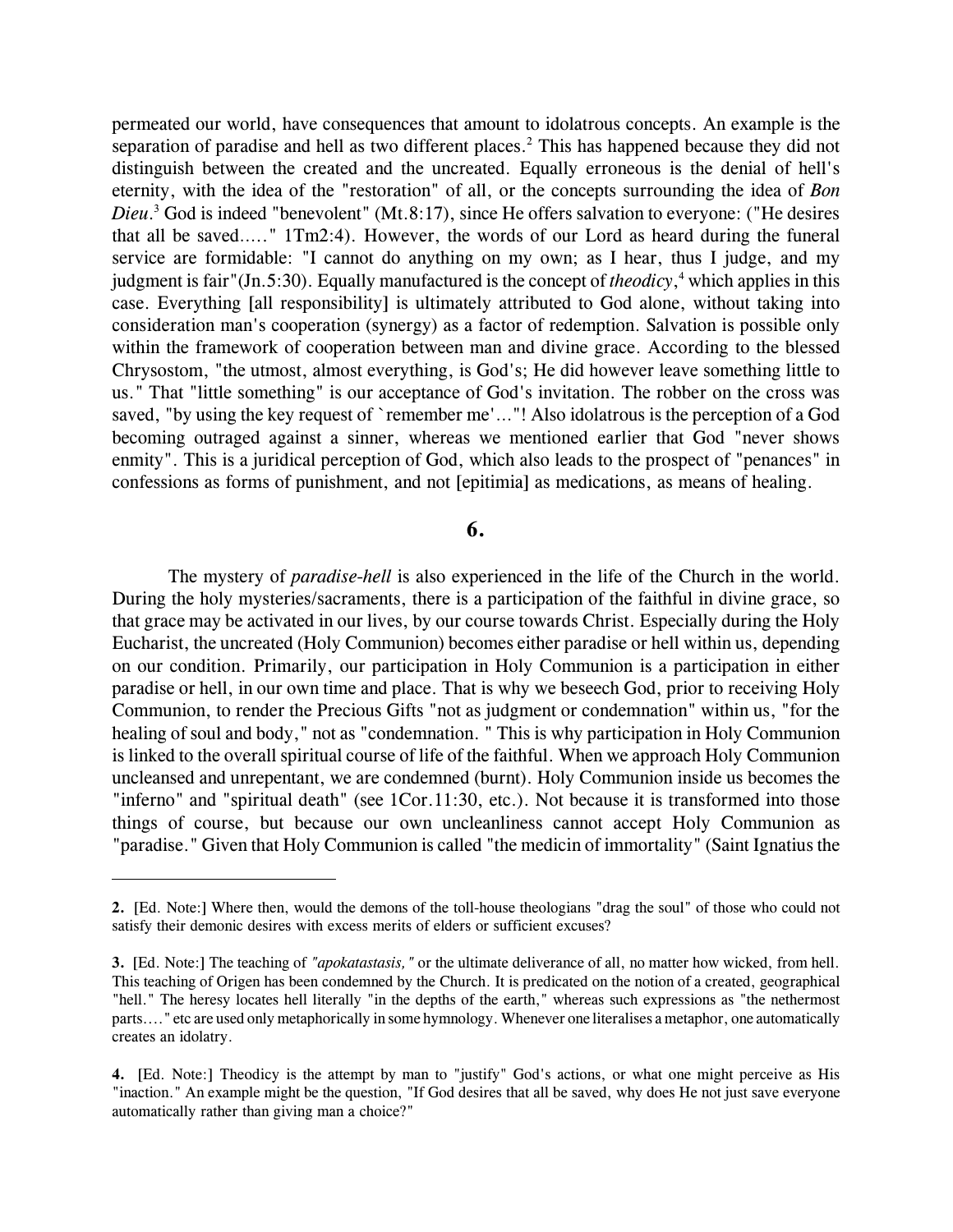God-bearer, 2nd century), the same thing exactly occurs as with any medication. If our organism does not have the prerequisites to absorb the medication, then the medication will produce side-effects and can kill instead of heal. It is not the medication that is responsible, but the condition of our organism. It must be stressed, that if we do not accept Christianity as a therapeutic process, and its holy mysteries/sacraments as spiritual medication, then we are led to a "religionisation" of Christianity; in other words, we "idolatrize" it. And unfortunately, this is a frequent occurrence when we perceive Christianity as a "religion."<sup>5</sup>

Besides, this lifetime is evaluated in the light of the twin criterion of paradise-hell. "Seek first for the kingdom of God and His righteousness," Christ teaches us (Mt.6:33). Saint Basil the Great says in *To The Youth* (ch.3) "Everything we do is in preparation of another life." Our life must be a continuous preparation for our participation in *paradise* – our communion with the Uncreated (Jn.17:3). Everything begins from this lifetime. That is why Apostle Paul says: "Behold, now is the opportune time. Behold, now is the day of redemption." (2Cor.6:2) Every moment of our lives is of redemptive importance. Either we gain eternity, the eternal community with God, or we lose it. This is why oriental religions and cults that preach reincarnations are injuring mankind: they are virtually transferring the problem to other, (nonexistent of course) lifetimes. The thing is, however, that only one life is available to each of us, whether we are saved or condemned. This is why Basil the Great continues: "We must proclaim that those things therefore that lead us towards that life should be cherished and pursued with all our strength; and those that do not lead us to that destination, we should disregard, as something of no value." Such are the criteria of the Christian life. A Christian continuously chooses whatever favours his salvation. We gain paradise or lose it and end up in hell, already during our lifetime.<sup>6</sup> That is why John the Evangelist says: "For God sent not his Son into the world to condemn the world; but that the world through him might be saved. He that believeth on him is not condemned: but he that believeth not is condemned already, because he hath not believed in the name of the only begotten Son of God (Jn3:17-18).

Consequently, the work of the Church is not to "send" people to paradise or to hell, but to prepare them for the final judgment. The work of the clergy is therapeutic and not moralistic or character-shaping, in the temporal sense of the word. The purpose of the theraphy offered by the Church is not to create "useful" citizens and essentially "usable" ones, but citizens of the celestial (uncreated) kingdom. Such citizens are the Confessors and the Martyrs and the true faithful, the saints.

However, this is also the way that our mission is directed: What are we inviting people to? To the Church as a [spiritual] hospital/therapy Centre, or just an ideology that is labelled "Christian"? More often than not, we strive to secure a place in "paradise", instead of striving to be healed. That is why we focus on the rites and not on therapy.<sup>7</sup> This of course does not signify a devaluing of worship. But, without ascesis (spiritual exercise, ascetic lifestyle, acts of therapy),

**<sup>5.</sup>** [Ed. Note:] In essence, we pervert Christianity into an ideology and reduce it from a means of spiritual assent into a religion of fallen human concepts.

**<sup>6.</sup>** [Ed. Note:] And not in some "aerial toll booths" after death.

**<sup>7.</sup>** [Ed. Note:] The "proper performance" of the Liturgy according to the rubrics, without awareness or concern for the meaning and the way in which it serves for our sanctification.